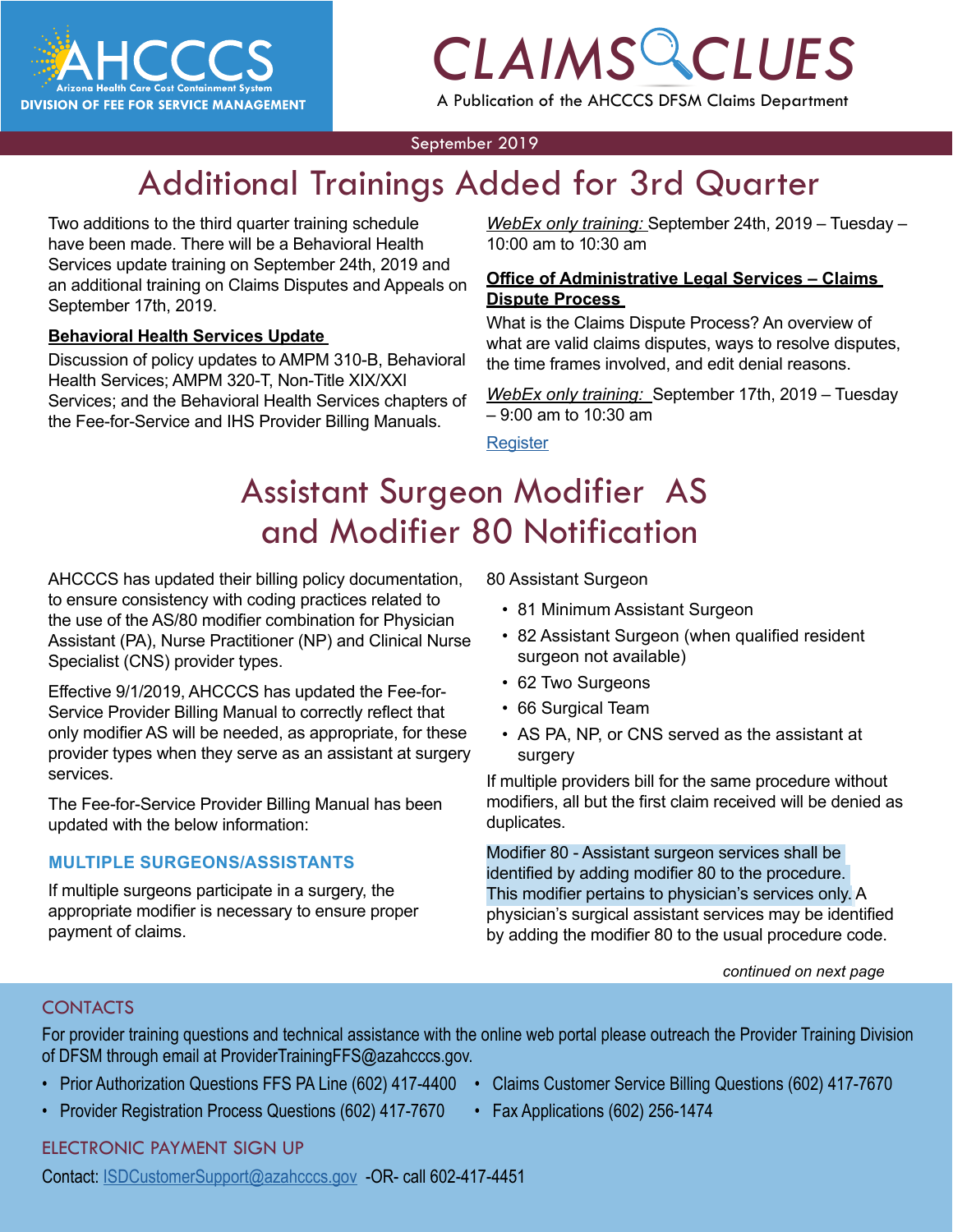## *CLAIMS CLUES* <sup>2</sup>

### Assistant Surgeon Modifier AS and Modifier 80 Notification Continued

This modifier describes an assistant surgeon providing full assistance to the primary surgeon, and is not intended for use by non-physician providers.

Modifier 81 - Minimum assistant surgeon services shall be identified by adding modifier 81 to the procedure, and it is only submitted with surgical codes. It describes an assistant surgeon providing minimal assistance to the primary surgeon. This modifier pertains to physician's services only and is not intended for use by non-physician providers.

Modifier 82 - Assistant surgeon services, when a qualified resident surgeon is not available, shall be identified by adding modifier 82 to the procedure. This modifier applies to physician's services only. The unavailability of a qualified resident surgeon is a prerequisite for use of this modifier and the service must have been performed in a

teaching facility. Documentation must include information relating to the unavailability of a qualified resident in this situation. Only teaching hospitals may submit this modifier. This modifier is not intended for use by nonphysician providers.

Modifier AS - Use the modifier "AS" for assistant at surgery services, when services are provided by a Physician Assistant (PA), Nurse Practitioner (NP), or Clinical Nurse Specialist (CNS). The provider must accept assignment.

*NOTE: A Medical Doctor (MD) or Doctor of Osteopathic Medicine (DO) should not submit the "AS" modifier. This modifier is only valid for use by nonphysician practitioners (NPP) when billing under their own provider number*

## Multi-Specialty Interdisciplinary Clinic Update MSIC

The Fee-for-Service Provider Billing Manual and the IHS Provider Billing Manual have been updated with information for MSIC's. The update is below.

#### **MULTI-SPECIALTY INTERDISCIPLINARY CLINIC**

Multi-Specialty Interdisciplinary Clinics (MSIC) bring many specialty providers together in one location. For children with a CRS designation, or who formerly had a CRS designation, AHCCCS has an established rate schedule available on the [AHCCCS website](https://www.azahcccs.gov/PlansProviders/RatesAndBilling/FFS/MSICrates.html).

MSICs are flagged in the AHCCCS system to ensure the appropriate rates are paid. For dates of service on or after October 1st, 2018, MSICs should follow the below billing guidelines (regardless of their currently registered Provider Type for the MSIC).

#### **Claim Form**

MSICs may submit claims using the:

- CMS 1500 Claim Form (or the 837 Professional Format)
- ADA 1200 Claim Form (or the 837 Dental Format)

Only these Form types will permit reimbursement using the MSIC fee schedule, including reimbursement of the T1015 procedure code.

For dental visits billed on either the ADA Form or the 837 Dental format, the MSIC may separately submit the T1015 procedure code on a Form 1500.

The MSIC may include all services provided to a member on a single date of service on one or multiple claim forms. If multiple claim forms are used, the MSIC NPI must be used as the rendering provider on each claim.

#### **Rendering Provider**

MSICs should use the MSIC NPI as the rendering provider for the claim.

*NOTE: Reimbursement for T1015 (MSIC Service Coordination Payment) as well as use of the MSIC fee schedule will only apply when the MSIC is the rendering provider, which is triggered by the MSIC NPI.* 

#### **Billing T1015 for CRS Members**

MSIC-eligible visits may be billed with a T1015 procedure code once per day, per MSIC, and only when the member is a current CRS or former CRS member.

Multiple visits in the same day by a single MSIC are eligible for only one T1015 code payment.

The T1015 procedure code may be added to any of the claims which account for the member's visit on a single date of service, or may stand alone on a separate claim form.

It is preferred that the MSIC bill utilizing the member's assigned AHCCCS ID. However, AHCCCS will accept a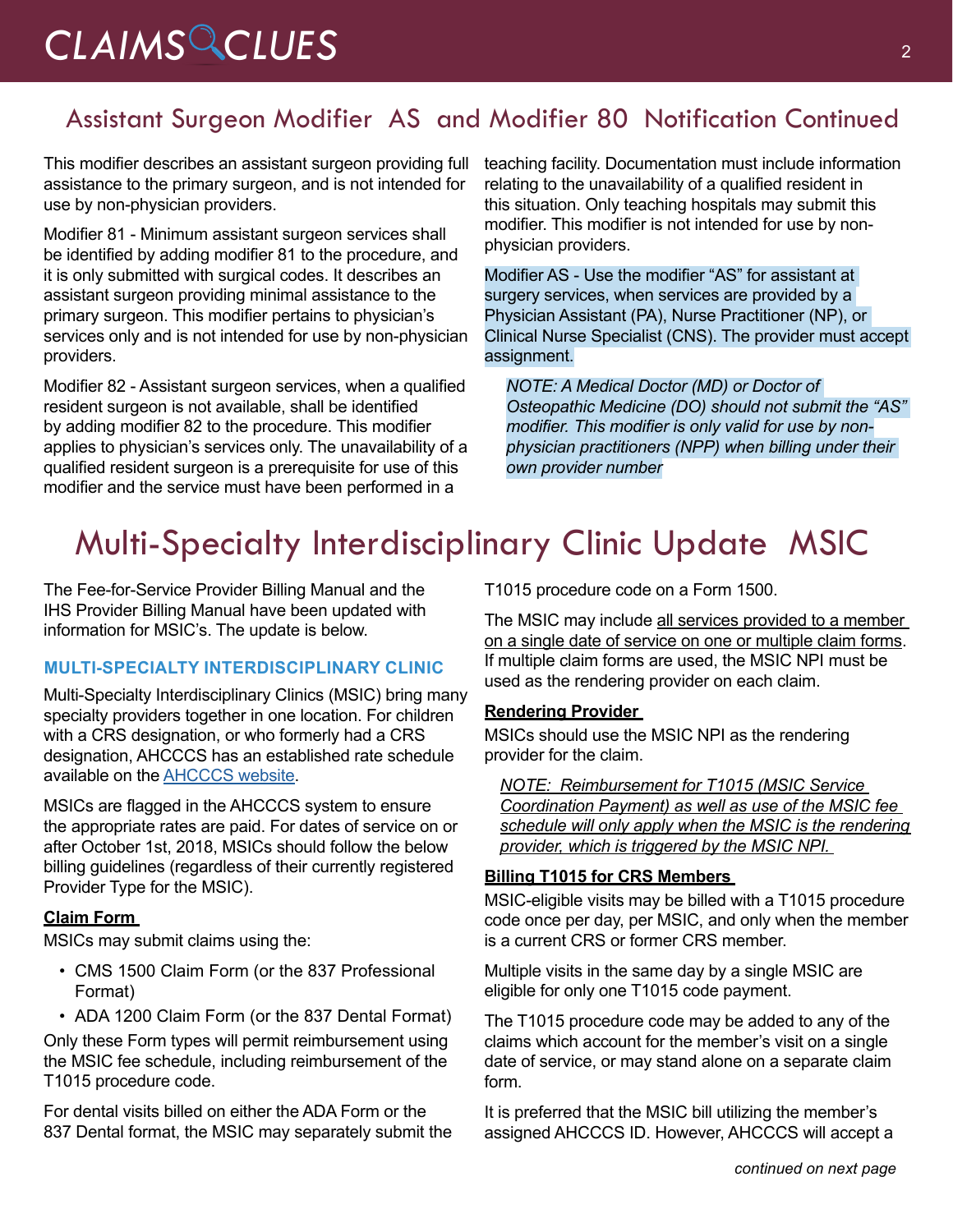## CLAIMS CLUES<sup>3</sup>

### Multi-Specialty Interdisciplinary Clinic Update MSIC Continued

claim if the historically-assigned CRS ID is utilized.

#### **Reimbursement**

If the MSIC bills a rate for a CRS or former CRS member that is less than the AHCCCS MSIC fee schedule, the AHCCCS "lesser of" reimbursement policy will prevail and cause the claim to be paid at billed charges rather than the MSIC fee schedule rate.

 If no covered procedure codes are reported for the T1015 date of service, no T1015 reimbursement will apply.

Services which are typically "incident to" a visit, such as lab, radiology, immunizations or other testing, and pharmacy, but are not provided on the same date of service as a visit, are not eligible for T1015 reimbursement.

#### **Professional Practitioner**

In order to retain information related to the actual professional practitioner participating in or performing services associated with MSIC visits, the professional practitioner must also be reported on all claims as outlined below.

Reporting the professional (provider) participating in/ performing services:

CMS Form 1500 (Paper Claim): ITEM NUMBER 19 - TITLE: Additional Claim Information (Designated by NUCC)

One Participating or Performing Provider – XXProviderNPI(if a registerable Provider) or 9999999999(if not a registerable provider) ProviderName (last, first 20 characters)

Up to Two Participating or Performing Providers may be reported on a single claim – XXProviderNPI(if a registerable Provider) or 9999999999(if not a registerable provider) Provider Name (last, first 20 characters) 3 blanks XXProviderNPI(if a registerable Provider) or 9999999999(if not a registerable provider) ProviderName (last, first 20 characters)

ADA Form (Paper Claim): Field 35. Remarks One Participating or Performing Provider – XXProviderNPI(if a registerable Provider) or 9999999999(if not a registerable provider) ProviderName (last, first 20 characters)

> Up to Two Participating or Performing Providers may be reported on a single claim – XXProviderNPI(if a registerable Provider) or 9999999999(if not a registerable provider) Provider Name (last, first 20 characters) 3 blanks XXProviderNPI(if a registerable Provider) or 9999999999(if not a registerable provider) ProviderName (last, first 20 characters)

837 Professional (Electronic Claim) and 837 Dental (Electronic Claim): 2300 NTE Loop

| Loop | <b>Element</b>    | <b>Description</b><br>837-P 5010 A1 ENC | ID | Min.<br>Max. | <b>Use</b>   | <b>Note</b>                      | <b>AHCCCS Usage/Expected</b><br><b>Value (Codes/Notes/Comments)</b>                                                                                                                                                                                                                                                                                                                                                                                                                |
|------|-------------------|-----------------------------------------|----|--------------|--------------|----------------------------------|------------------------------------------------------------------------------------------------------------------------------------------------------------------------------------------------------------------------------------------------------------------------------------------------------------------------------------------------------------------------------------------------------------------------------------------------------------------------------------|
| 2300 | <b>NTE</b>        | <b>CLAIM NOTE</b>                       |    |              | S            |                                  |                                                                                                                                                                                                                                                                                                                                                                                                                                                                                    |
| 2300 | NTE01             | Note Reference<br>Code                  | ID | $3 - 3$      | R.           | Utilize as-<br>signed values     | Expect 'ADD' - Additional Information                                                                                                                                                                                                                                                                                                                                                                                                                                              |
| 2300 | NTE <sub>02</sub> | Claim Note Text                         | AN | $1 - 80$     | $\mathsf{R}$ | <b>Expect Claim</b><br>Note Text | One Participating or Performing Provider -<br>XXProviderNPI(if a registerable Provider) or<br>9999999999(if not a registerable provider)Provid-<br>erName<br>Up to Two Participating or Performing Providers<br>may be reported on a single claim -XXProviderN-<br>Pl(if a registerable Provider) or 9999999999(if<br>not a registerable provider)ProviderName<br>XX-<br>ProviderNPI(if a registerable Provider) or<br>9999999999(if not a registerable provider)Provid-<br>erName |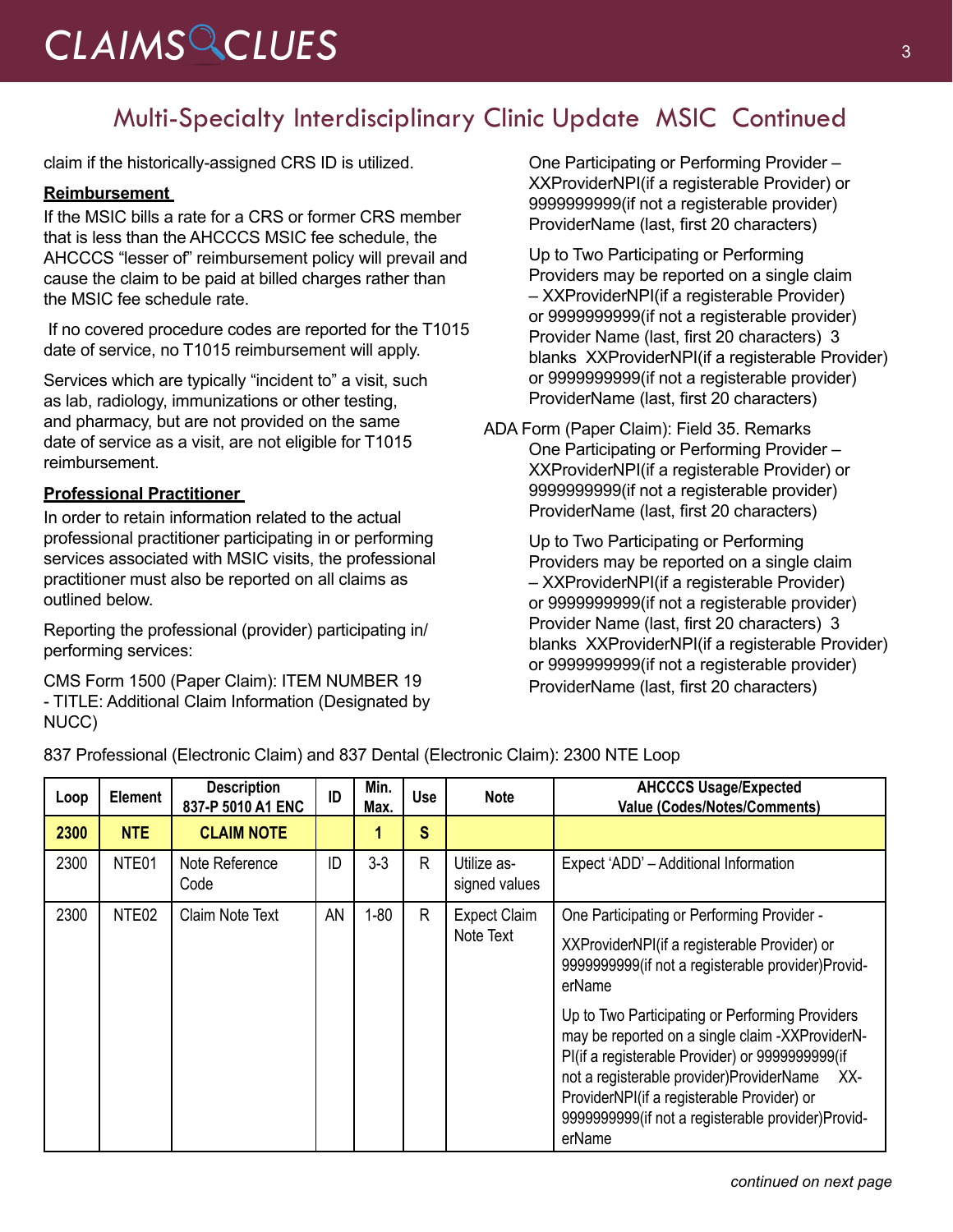## *CLAIMS CLUES* <sup>4</sup>

### Multi-Specialty Interdisciplinary Clinic Update MSIC Continued

- Do not enter a space, hyphen, slash or other separator between the qualifier code and the number or the NPI number and the Provider Name.
- XX is the actual Qualifier Code designated by the standards body to indicate an NPI.
- When reporting a second practitioner, enter three blank spaces and then the next qualifier and number/code/Provider Name.
- At this time the reporting of Participating Providers beyond 2 occurrences is not supported, as defined in the standards for the transaction.

Generally all Billing Rules, unless noted as exceptions, apply to both Medicaid-only as well as Medicaid secondary claims. Billing instructions, with a Primary Payer other than AHCCCS to ensure appropriate processing, are outlined below.

#### **When Medicare is the Primary Payer:**

Crossover claims may be received electronically from the Medicare plan with Medicare's specified coding that will not match to AHCCCS coding requirements for

## Provider Enrollment Updates

\*\*\*UPDATE: Automated Online Provider Enrollment System to Launch in 2020

In the spring of 2020, the AHCCCS provider enrollment process will move from a manual, paper-based system to a new, online system (the AHCCCS Provider Enrollment Portal) that will allow providers to:

- Enroll as an AHCCCS provider;
- Update information (such as phone and addresses);
- Upload and/or update licenses and certifications;
- And more, all online and in real time!

This change, from a 100% manual process to the new, automated system will streamline the provider enrollment process. Initial applications will be processed more quickly and changes to current enrolled providers will all be completed online.

The AHCCCS Provider Enrollment Portal (APEP) is anticipated to go live in the Spring of 2020. Additional information will be released closer to the the inclusion of a T1015 code. In this case the MSIC should:

- Submit a separate claim form with the T1015 code related to the visit(s), and
- Ensure that the Medicare deductible/coinsurance/ copay total amounts are left blank (do *not* enter 0's) on the claim form.

If the Medicare claim did not electronically crossover from the Medicare plan, the MSIC may:

- 1. Submit the T1015 code on the related visit claim, or
- 2. Submit a separate claim with the T1015 code related to the visit(s). In this case, the Medicare deductible/coinsurance/copay total amounts should be left blank (do *not* enter 0's) on the claim form.

#### **When Other Coverage Pays as Primary:**

The MSIC should either:

- 1. Submit the T1015 code on the related visit claim, or
- 2. Submit a separate claim form with the T1015 code related to the visit(s).

implementation date.

If you have questions please contact Provider Enrollment at:

- 1-800-794-6862 (In State Outside of Maricopa County)
- 1-800-523-0231 (Out of State)

\*\*Please note that the "go live" date for the transition from paper based to the online AHCCCS Provider Enrollment Portal (APEP) has been moved from the Fall of 2019 to the Spring of 2020.

#### **Name Change**

Did you know that the Provider Registration Unit of AHCCCS is changing its name? Moving forward Provider Registration will be called Provider Enrollment, and updates to the name will be seen across the AHCCCS website.

To access provider enrollment registration materials please visit us [online](https://www.azahcccs.gov/PlansProviders/NewProviders/registration.html).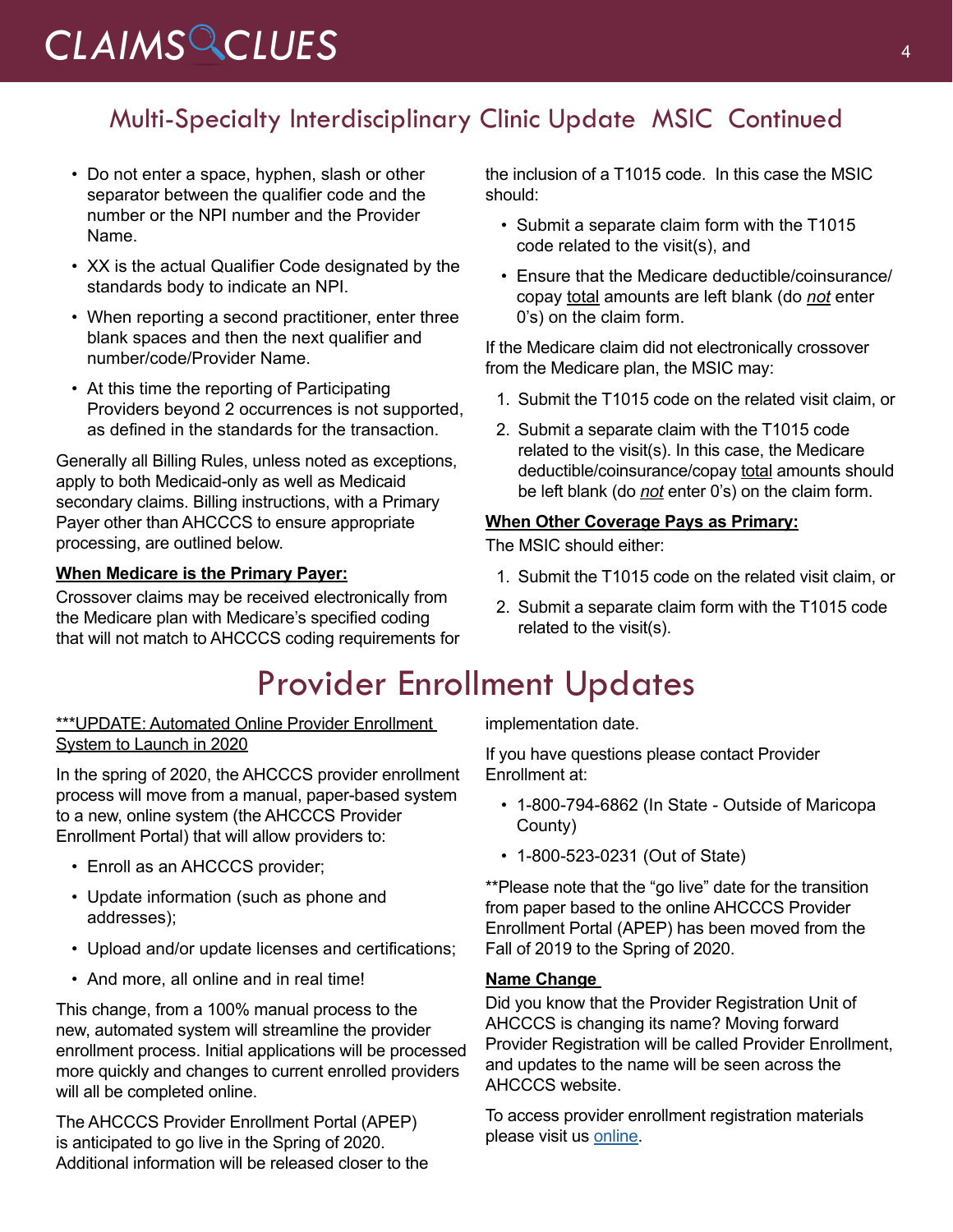## CLAIMS CLUES<sup>5</sup>

## Master PDF Documents of the Fee-For-Service and IHS/Tribal Provider Billing Manuals to Replace ZIP Files

In August of 2019, the **Zip Files** of the Fee-For-Service Provider Billing Manual and IHS/Tribal Provider Billing Manual shall be replaced by **Master PDF Documents** of both manuals.

Information contained within these Zip Files has already been transitioned into the **Master PDF Documents** available on the respective Billing Manual web pages.

[The Fee-For-Service Provider Billing Manual](https://www.azahcccs.gov/PlansProviders/RatesAndBilling/FFS/providermanual.html
) 

[FFS Master PDF Document](https://www.azahcccs.gov/PlansProviders/Downloads/FFSProviderManual/MasterFFSManual.pdf)

[The IHS/Tribal Provider Billing Manual](https://www.azahcccs.gov/PlansProviders/RatesAndBilling/ProviderManuals/IHStribalbillingManual.htmlhttp://)

[IHS Master PDF Document](https://www.azahcccs.gov/PlansProviders/Downloads/IHS-TribalManual/MasterIHSManual.pdf) 

This transition occurred early in 2019 and allows providers the flexibility of opening only one document, and being able to search for all topics within a single PDF.

For step-by-step instructions on how to use the master PDF documents to search for topics, please see the August edition of Claims Clues (2019).

It may be a good idea to include in the next CC, information on where to forward medical records/ documents based on which dept at AHCCCS is requesting the records.

## Behavioral Health Facilities Providing Personal Care Services

Effective for dates of service 10/1/2019 and on, Behavioral Health Residential Facilities (BHRFs) who are also licensed through the Arizona Department of Health Services (ADHS) to provide personal care services may begin billing for H0018 (Behavioral health; short term residential, without room and board, per diem) with the TF modifier for personal care services.

This billing combination is only to be used by BHRFs licensed with ADHS to provide personal care services. Any member receiving such services must have had an assessment by a medical provider indicating that the member's condition requires assistance with personal care.

Please note that a BHRF that is licensed to provide personal care services should only bill H0018 with the TF modifier for members that require personal care services, as documented in their assessment and service/treatment plan.

For additional information please review AMPM Policy 320-V, Behavioral Health Residential Facilities.